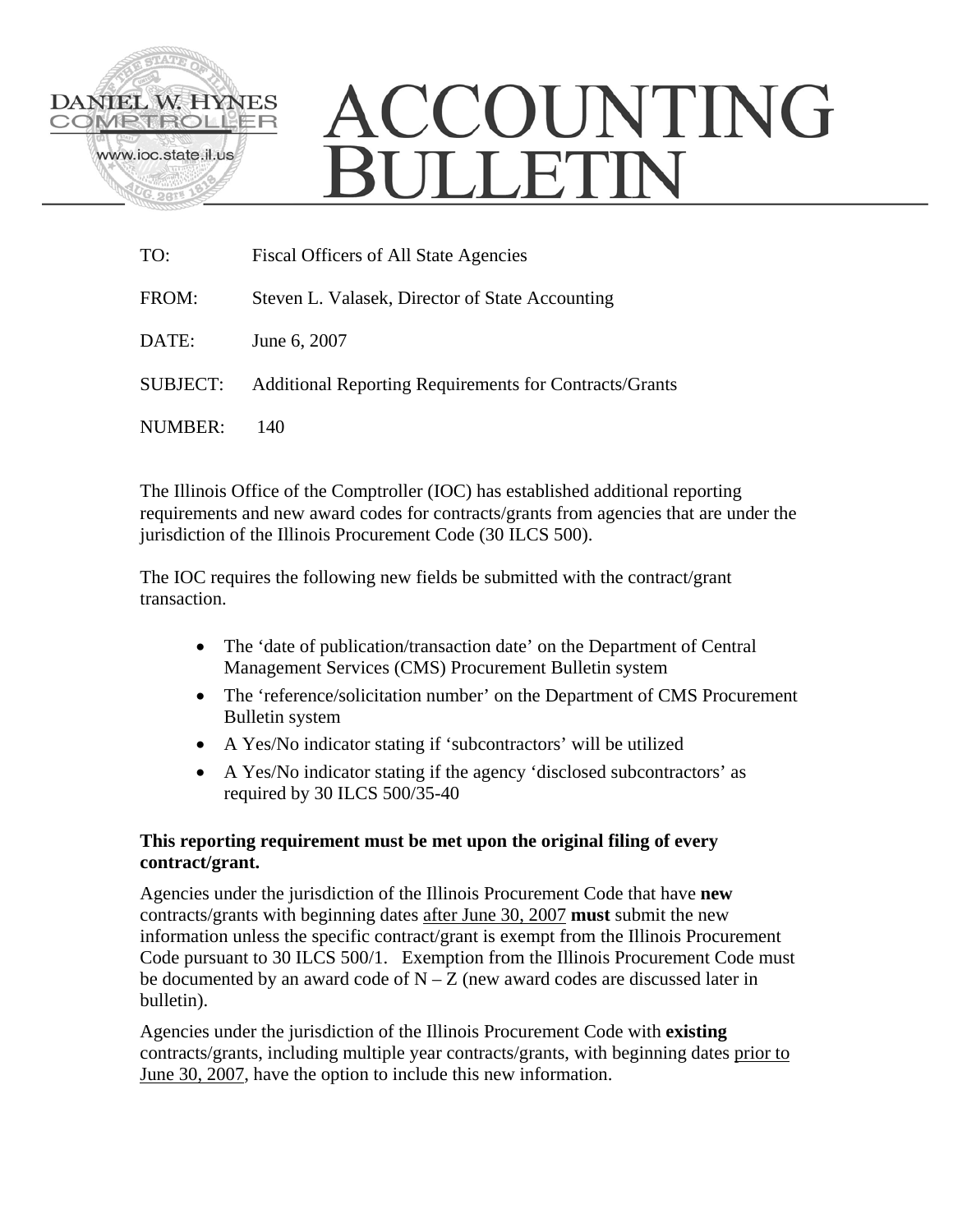Agencies outside the jurisdiction of the Illinois Procurement Code, regardless of the beginning dates of the contracts/grants, have the option to include this new information.

In addition to the new fields, the following is a revised table of values for the existing award code field.

| <b>Award Code Field</b> |                                                                       |  |  |  |
|-------------------------|-----------------------------------------------------------------------|--|--|--|
| Code                    | Description                                                           |  |  |  |
| $\mathbf{1}$            | <b>Bids required</b>                                                  |  |  |  |
| $\overline{2}$          | Exempt from bid                                                       |  |  |  |
| $\overline{3}$          | Exempt/bids obtained                                                  |  |  |  |
| $\overline{4}$          | <b>Emergency Purchases</b>                                            |  |  |  |
| $\mathbf{A}$            | Competitive Sealed Bidding (30 ILCS 500/20-10)                        |  |  |  |
| $\bf{B}$                | Competitive Sealed Proposal (30 ILCS 500/20-15)                       |  |  |  |
| $\overline{C}$          | Small Purchases (30 ILCS 500/20-20)                                   |  |  |  |
| D                       | Sole Source Procurements (30 ILCS 500/20-25)                          |  |  |  |
| ${\bf E}$               | Emergency Purchases (30 ILCS 500/20-30)                               |  |  |  |
| $\mathbf F$             | Construction-related Professional Services (30 ILCS 500/30-15)        |  |  |  |
| $\mathbf G$             | Request for Information (30 ILCS 500/40-20)                           |  |  |  |
| $H - L$                 | Method of Source Selection - Reserved For Future Use                  |  |  |  |
| M                       | Method of Source Selection – other (specify method on COD)            |  |  |  |
| $\mathbf N$             | Exempt - other governments $(30$ ILCS $500/1-10(b)(1))$               |  |  |  |
| $\mathbf{O}$            | Exempt - grants (30 ILCS 500/1-10(b)(2))                              |  |  |  |
| ${\bf P}$               | Exempt - purchase of care $(30$ ILCS $500/1-10(b)(3))$                |  |  |  |
| Q                       | Exempt - hiring employees (30 ILCS 500/1-10(b)(4))                    |  |  |  |
| $\mathbf R$             | Exempt - collective bargaining contracts $(30$ ILCS $500/1-10(b)(5))$ |  |  |  |
| S                       | Exempt - purchase of real estate $(30$ ILCS $500/1-10(b)(6))$         |  |  |  |
| T                       | Exempt - legal services (30 ILCS 500/1-10(b)(7))                      |  |  |  |
| $U - Y$                 | Exempt – Reserved For Future Use                                      |  |  |  |
| Z                       | Exempt – other (specify exemption on COD)                             |  |  |  |

Agencies under the jurisdiction of the Illinois Procurement Code that have **new** contracts/grants with beginning dates after June 30, 2007 **must** use the new codes  $A - Z$ in the award code field. Numeric codes will cause the transaction to reject.

Agencies under the jurisdiction of the Illinois Procurement Code with **existing** contracts/grants, including multiple year contracts/grants, with beginning dates prior to June 30, 2007, may use any award code  $(1 - 4 \text{ or } A - Z)$ .

Agencies outside the jurisdiction of the Illinois Procurement Code, regardless of the beginning dates of the contracts/grants, may use any award code  $(1 - 4 \text{ or } A - Z)$ .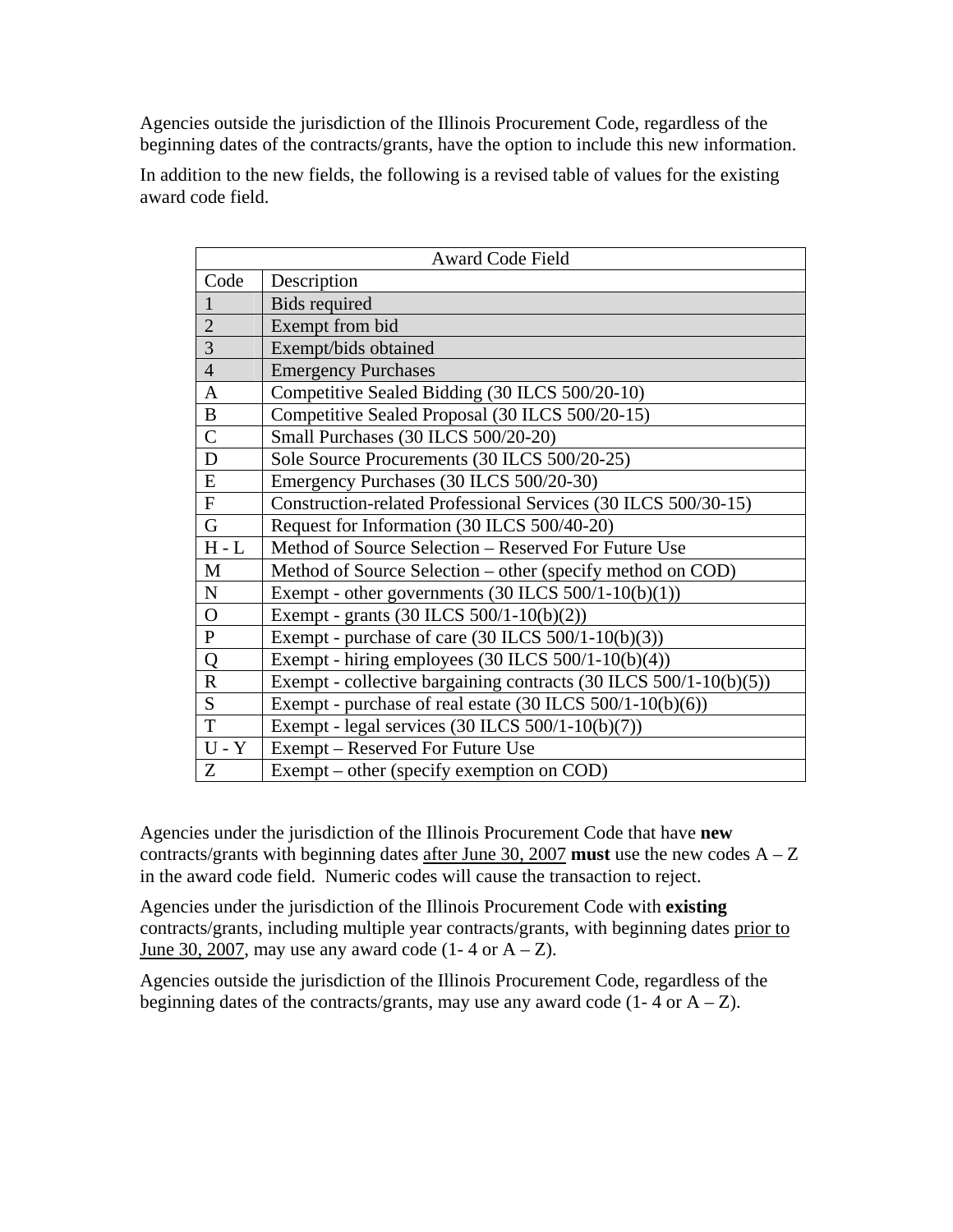# **Contract Obligation Documents – New Fields**

The IOC has revised the Contract Obligation Document (COD) C-23 Form to accommodate the new fields and the revised award codes.

A copy of the revised form is included as Attachment #1 of this bulletin.

# **SAMS Purchase Order File Layout – New Fields**

The IOC has revised the SAMS Purchase Order File Layout to accommodate the new fields and the revised award codes. The IOC has redefined the existing description field (30 byte) on the line portion of the document. The new structure is: date of publication/transaction date (bytes 1-8), reference/solicitation number (bytes 9-16), subcontractor utilized (byte 17), and subcontractor disclosed (byte 18).

This new information must always be entered in line "01" of the document.

The changes to the SAMS Purchase Order File Layout are in the table below.

| DUIVIU                  |        |                |
|-------------------------|--------|----------------|
| <b>Field Name</b>       | Format | .\omment       |
| <b>LINE-DESCRIPTION</b> | X(30)  | Set to spaces. |

| After                 |        |                                            |
|-----------------------|--------|--------------------------------------------|
| <b>Field Name</b>     | Format | Comment                                    |
| <b>PUB-DATE-MONTH</b> | X(2)   | Procurement Bulletin date of               |
|                       |        | publication/transaction date Month.        |
|                       |        | (MM) Valid on line "01" only.              |
| PUB-DATE-DAY          | X(2)   | Procurement Bulletin date of               |
|                       |        | publication/transaction date Day. (DD)     |
|                       |        | Valid on line "01" only.                   |
| <b>PUB-DATE-YEAR</b>  | X(4)   | Procurement Bulletin date of               |
|                       |        | publication/transaction date Year.         |
|                       |        | (CCYY) Valid on line "01" only.            |
| <b>REF-NUMBER</b>     | X(8)   | <b>Procurement Bulletin</b>                |
|                       |        | reference/solicitation number. Valid on    |
|                       |        | line " $01$ " only.                        |
| SUBCONTRACTOR-        | X(1)   | Subcontractor Indicator. (Y/N) Valid on    |
| UTIL.                 |        | line "01" only.                            |
| SUBCONTRACTOR-        | X(1)   | Subcontractor Disclosed per 30 ILCS        |
| <b>DISCL</b>          |        | 500/35-40. (Y/N) Valid on line "01"        |
|                       |        | only.                                      |
| <b>FILLER</b>         | X(11)  | <b>Comptroller Authorization Required.</b> |
|                       |        | Set to spaces.                             |
| <b>FILLER</b>         | X(1)   | <b>Comptroller Authorization Required.</b> |
|                       |        | Set to spaces.                             |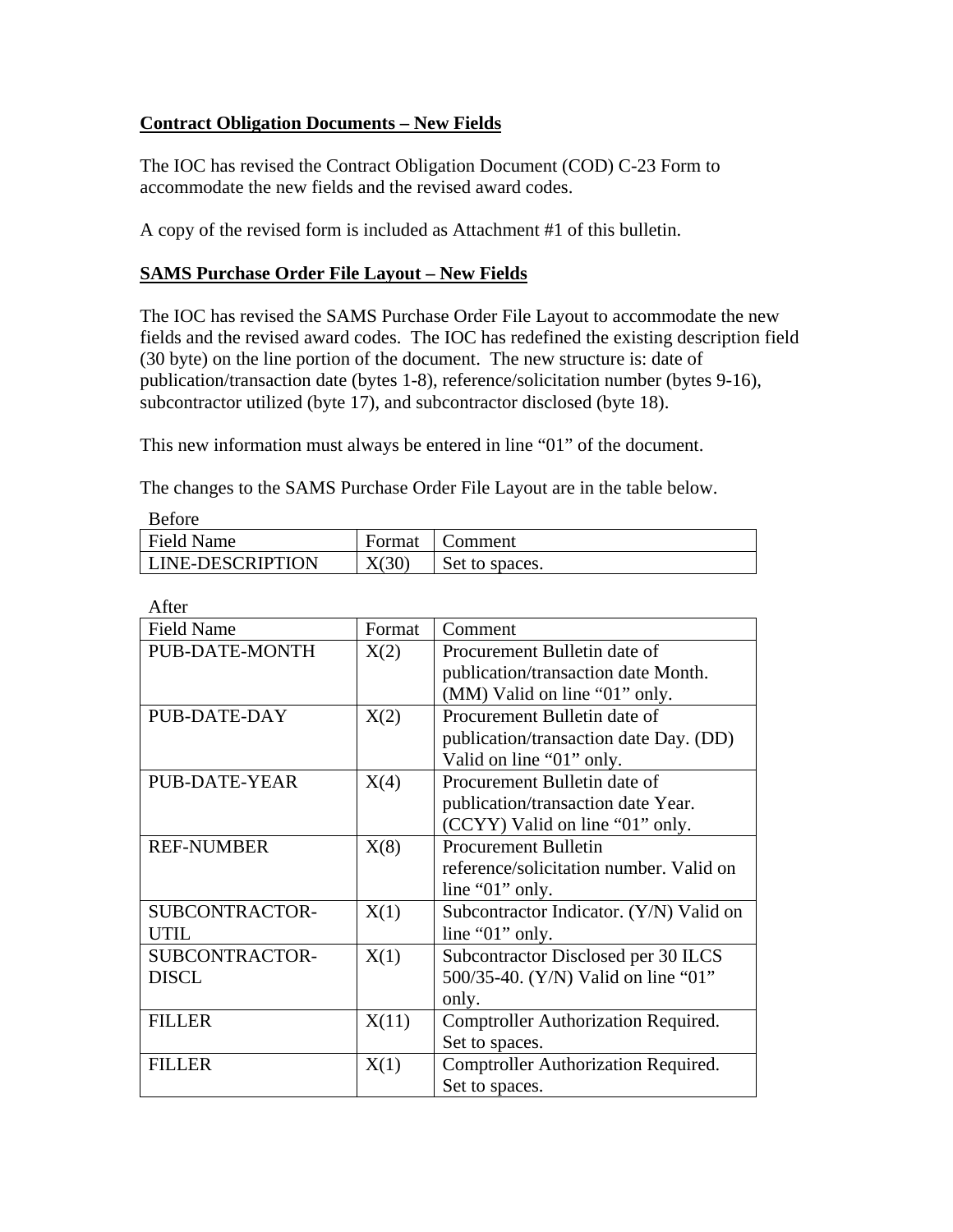A copy of the revised layout is included as Attachment #2 of this bulletin.

### **On-Line Obligation Screens – New Fields**

The IOC is revising the SAMS Purchase Order Input Form Screen to accommodate the new fields. The following is a draft of the revised screen.



The IOC is also revising the SAMS Open Purchase Order Line Inquiry Screen to accommodate the new fields. The following is a draft of the revised screen.

```
. 
ACTION:
         SCREEN: OPOL
       0 P F N
                                 ORDER LINE INQUIRY
                PURCHASE
                             PO NUMBER=
        VENDOR=
                                                         LINE NO=
          FUND:
                                AGENCY:
                                                     ORG/SUB-ORG:
     APPR UNIT:
                              ACTIVITY:
                                                        FUNCTION:
   OBJ/SUB-OBJ:
                              REPT CAT:
                                                     JOB NUMBER:
       PROJECT:
      LINE AMT:
                                  INTERNAL REF FUND/AGCY:
                                                              Z
    CLOSED AMT:
                                       LAST REF TRANS NO:
  EXPENDED AMT:
                                     LAST REF TRANS DATE:
OUTSTANDING AMT:
                                                TEXT IND:
PUBLICATION DATE: MM DD CCYY REFERENCE NUMBER: XXXXXXXXX SUBCONTRACTOR: X
                                                          DISCLOSED: X
MASTER CONTRACT: XXXXXXXXXXX X
```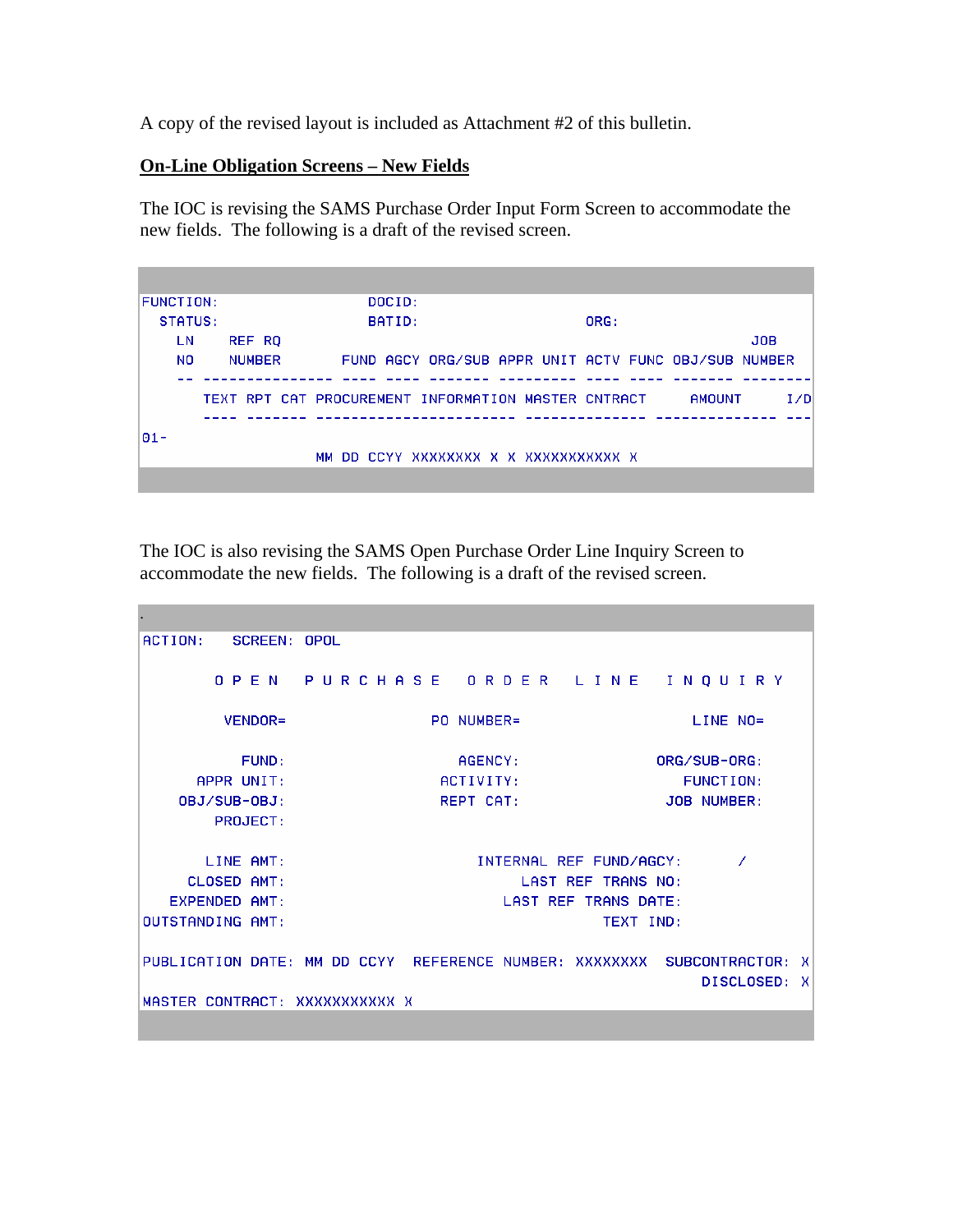## **TRANSITIONAL ISSUES**

**Agencies with Pre-filed contracts/grants** that require this additional procurement information must comply with the following rules.

On-line agencies must enter the additional information on-line and change the award code prior to the IOC approving the transaction. These agencies will not be required to submit a new COD document.

Agencies not on-line must either submit a new COD document in the new format, or a new COD document in the old format with the additional information included in the description field. The IOC will enter the additional information prior to approving the transaction.

**Agencies with New FY08 contracts/grants** that require this additional procurement information must comply with the following rules.

On-line agencies must submit the electronic contract/grant transaction with the additional information and the new award code on-line. These agencies must also submit a COD document in the new format, or a COD document in the old format with the additional information included in the description field.

Agencies not on-line must submit a COD document in the new format, or a COD document in the old format with the additional information included in the description field.

**Effective Date** – The IOC plans to implement the new screens, edits, and file layouts after the processing cycle on June 29, 2007.

If you have any questions pertaining to this bulletin, please contact Linda Seelbach at (217)782-3608. Agencies may access this and other Accounting, Payroll and SAMS Bulletins on the Comptroller's website at [www.ioc.state.il.us](http://www.ioc.state.il.us/) under Resource Library.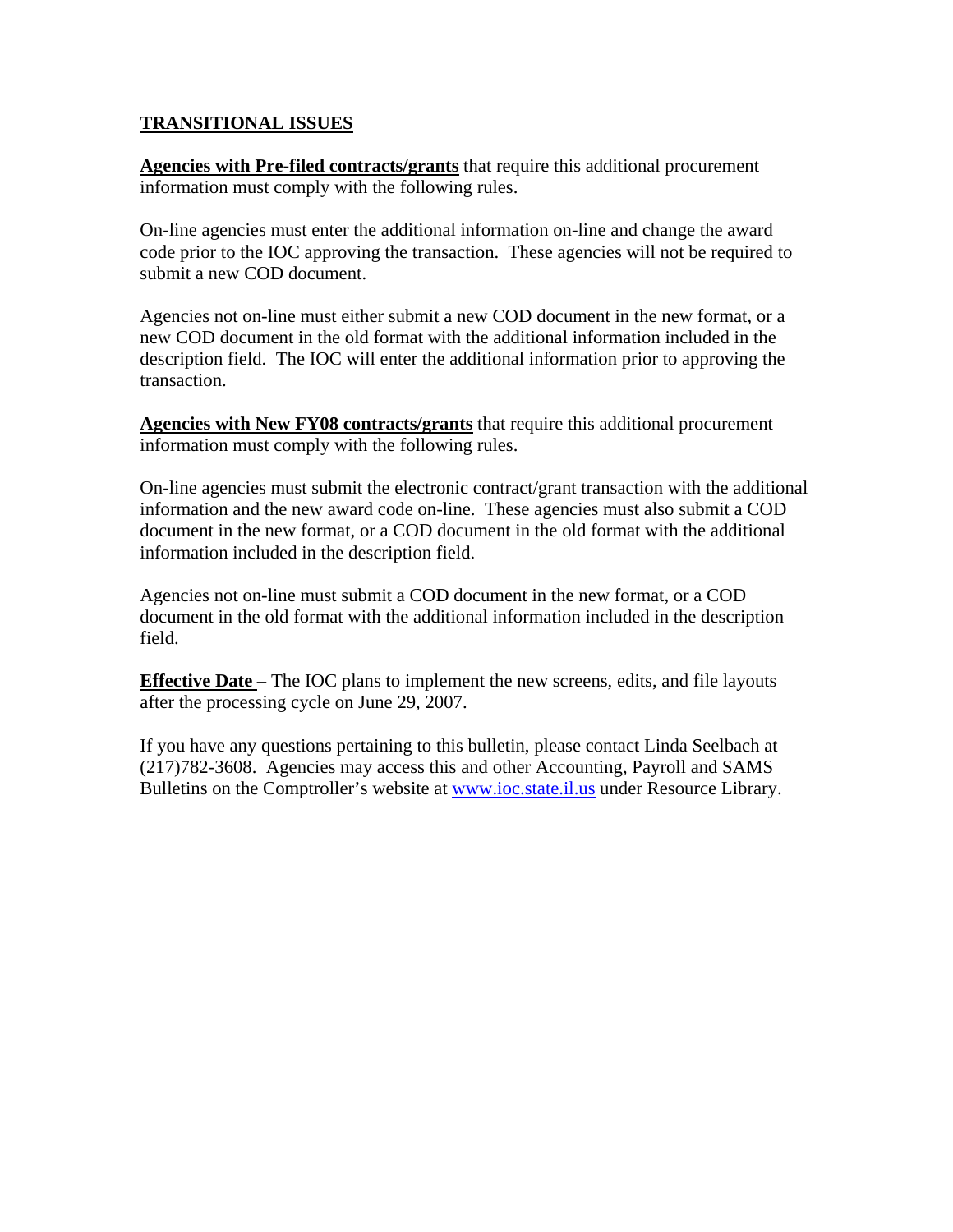# **State of Illinois Contract - Obligation Document**

|                                | Agency No. _____ ____ ____ |                              |                         | -Please Type-                   |                                                      |                                                                   |                                 |                        |
|--------------------------------|----------------------------|------------------------------|-------------------------|---------------------------------|------------------------------------------------------|-------------------------------------------------------------------|---------------------------------|------------------------|
| Fiscal Year                    | <b>Transaction Code</b>    | Contract/Obligation No.      |                         | <b>Transaction Date</b>         |                                                      | Nine Digit Taxpayer Identification Number                         |                                 | Legal Status           |
|                                |                            |                              |                         |                                 |                                                      |                                                                   |                                 |                        |
|                                |                            |                              |                         |                                 |                                                      |                                                                   |                                 |                        |
| <b>Contract Action</b>         | Class Code                 | Governor's Release No.       |                         |                                 |                                                      | Vendor's Name and Address                                         |                                 |                        |
| 1.1<br>New                     |                            |                              |                         |                                 |                                                      |                                                                   |                                 |                        |
| Change<br>$\mathsf{2.}$ $\Box$ |                            |                              |                         |                                 |                                                      |                                                                   |                                 |                        |
|                                |                            |                              |                         |                                 |                                                      |                                                                   |                                 |                        |
|                                | Appropriation Account Code | Obligation<br>Amount         |                         |                                 |                                                      |                                                                   |                                 |                        |
|                                |                            |                              |                         |                                 |                                                      |                                                                   |                                 |                        |
|                                |                            |                              |                         |                                 |                                                      |                                                                   |                                 |                        |
|                                |                            |                              |                         |                                 | Multiple Year Contract                               |                                                                   | Maximum Contract Amount         |                        |
|                                |                            |                              |                         |                                 |                                                      |                                                                   |                                 |                        |
|                                |                            |                              | From                    | Month/Day/Year                  | $\overline{\phantom{a}}$ To $\overline{\phantom{a}}$ | Month/Day/Year                                                    |                                 |                        |
|                                |                            |                              |                         | Current Fiscal Year of Contract |                                                      |                                                                   | Annual Contract Amount          |                        |
|                                |                            |                              |                         |                                 |                                                      |                                                                   |                                 |                        |
|                                |                            |                              | From                    | Month/Day/Year                  |                                                      | To Month/Day/Year                                                 | Reimbursement Expenses Included |                        |
|                                |                            |                              |                         | Multiple Year Contract Amounts  |                                                      |                                                                   | Year $2 - 7$ (and over)         |                        |
|                                |                            |                              | $\overline{\mathbf{c}}$ |                                 |                                                      | $\sqrt{3}$                                                        | $\overline{4}$                  |                        |
|                                |                            |                              | 5                       |                                 |                                                      | $\,$ 6 $\,$                                                       | $\overline{7}$                  |                        |
|                                |                            |                              |                         |                                 |                                                      |                                                                   |                                 |                        |
|                                |                            | Method of Compensation       |                         |                                 |                                                      | Procurement Information                                           |                                 | <b>Travel Expenses</b> |
|                                |                            | (If Multiple Rates, Specify) |                         | Award Code<br>Publication Date  |                                                      |                                                                   | Yes                             | No                     |
|                                | Per                        |                              |                         | Reference #                     |                                                      |                                                                   |                                 | Amount                 |
| (Rate)                         | (Time)                     |                              |                         |                                 |                                                      | Subcontractor Utilization (Y/N)<br>Subcontractor Disclosure (Y/N) | Yes                             | Advance Payment<br>No  |
|                                |                            |                              |                         |                                 |                                                      |                                                                   |                                 |                        |
|                                |                            |                              |                         |                                 |                                                      |                                                                   |                                 |                        |
| Prepared By                    |                            |                              | Date                    |                                 |                                                      | Contracting Agency/Division                                       |                                 |                        |
| Authorized By<br>$C-23.807$    |                            |                              | Date                    |                                 | Filing Agency/Division                               |                                                                   |                                 |                        |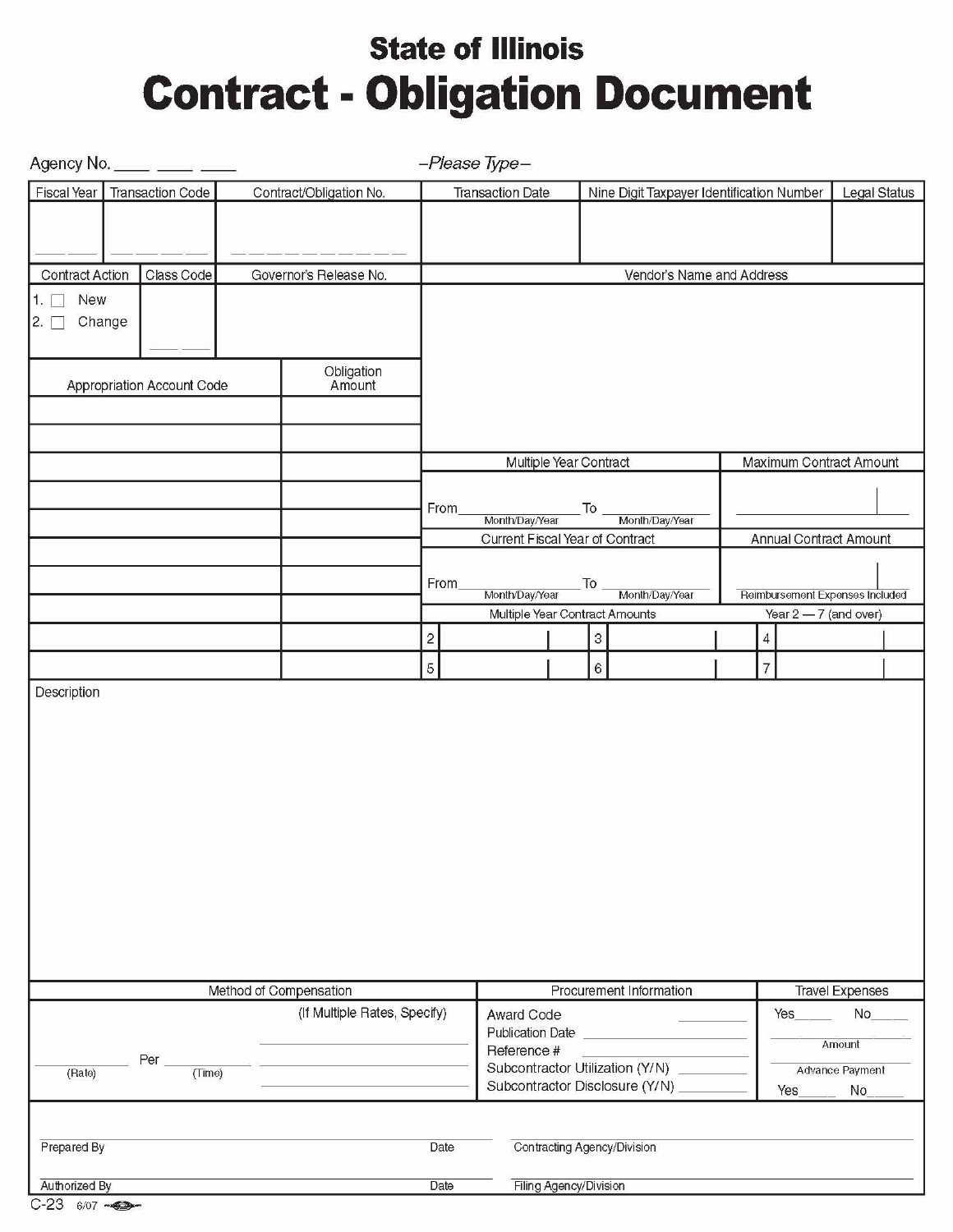This document describes the magnetic tape file format to be used to transmit contract/obligation information to the Comptroller.

1. File Characteristics

The tape file will be an 18-track cartridge with 38000 bpi, odd parity, American Standard labeled, no tape marks, and 870 byte record with a blocking factor of 10. There will be six types of records on this file.

• *File Header Record*

This record will be the first record on the file. It is used to identify the tape, agency, and file content.

- *Batch Record* This record will be used if the individual documents are to be grouped.
- *Document Header Record* This record will be the header portion of the Purchase Order (PO) document.
- *Document Line Record* This record will be a line portion of the PO document. The document may have 99 lines per header.
- *Document Text Record* This record will be the text associated with the PO document. The document may have 4 text records.
- *File Trailer Record*

This record is the last data record on the file. It is used to provide control totals for balancing the file.

2. File Order

The Batch Records should be sorted in ascending order. The Document Header Records should be sorted in ascending order within the batch and with their associated line and text records following them. The line records should be in line number order and the text records should be in line number order.

| PO 360 A12345 Batch            |
|--------------------------------|
| PO 360 91234567890 Header      |
| PO 360 91234567890 Line 01     |
| PO 360 91234567890 Line 02     |
| PO 360 91234567890 Text 01 001 |
| PO 360 91234567890 Text 01 002 |
| PO 360 92345678901 Header      |
| PO 360 92345678901 Line 01     |
| PO 360 92345678901 Line 02     |
| PO 360 92345678901 Line 03     |
| PO 360 92345678901 Text 01 001 |
| PO 360 92345678901 Text 01 002 |
| PO 360 92345678901 Text 01 003 |
| 360 92345678901 Text 01 004    |
|                                |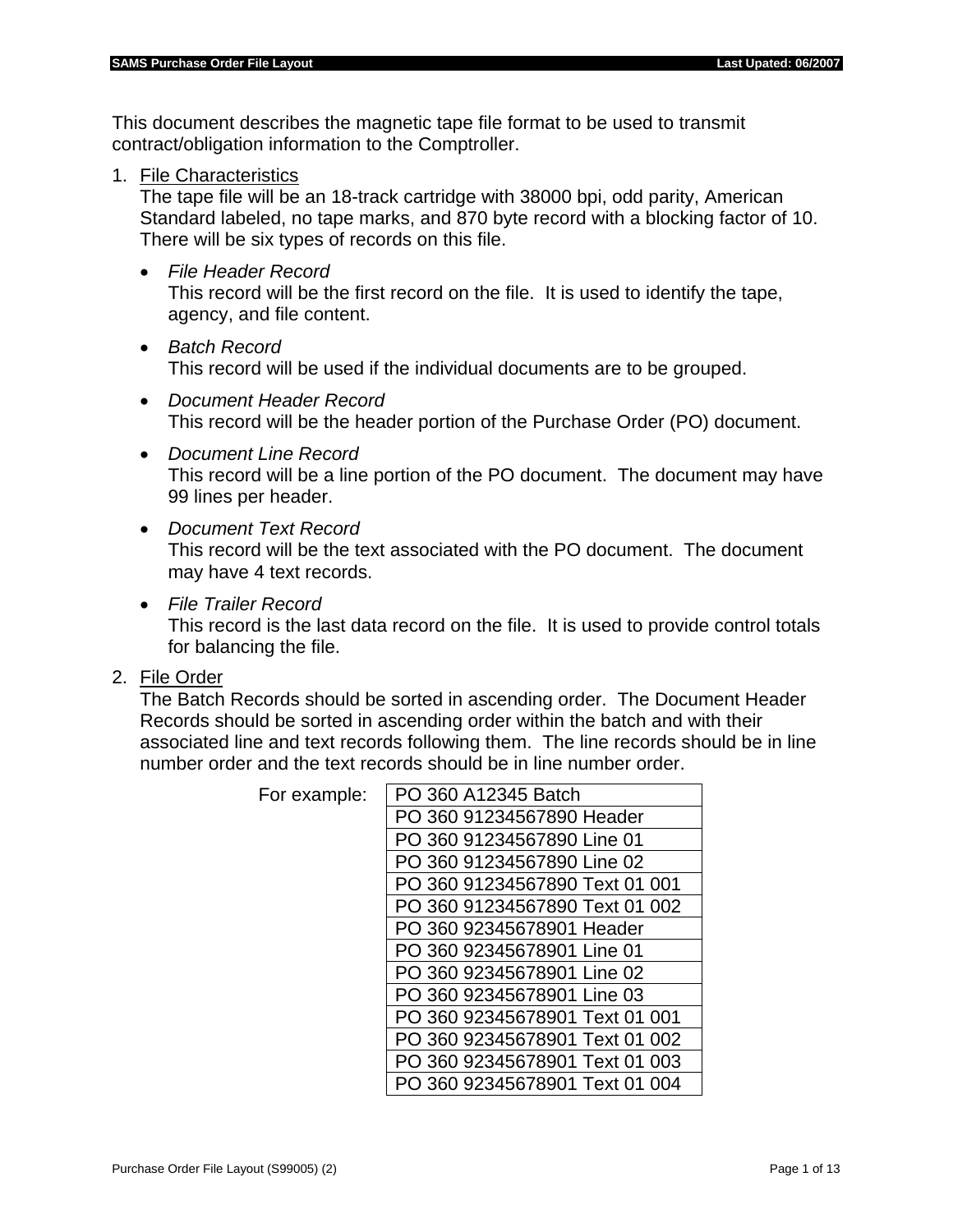# 3. Appendices

- 1 defines the file layout.
- 2 defines the transmittal control slip that accompanies the file.
- 3 describes the agency balancing report that is to accompany each Contract/Obligation file received.
- 4 describes valid award code field values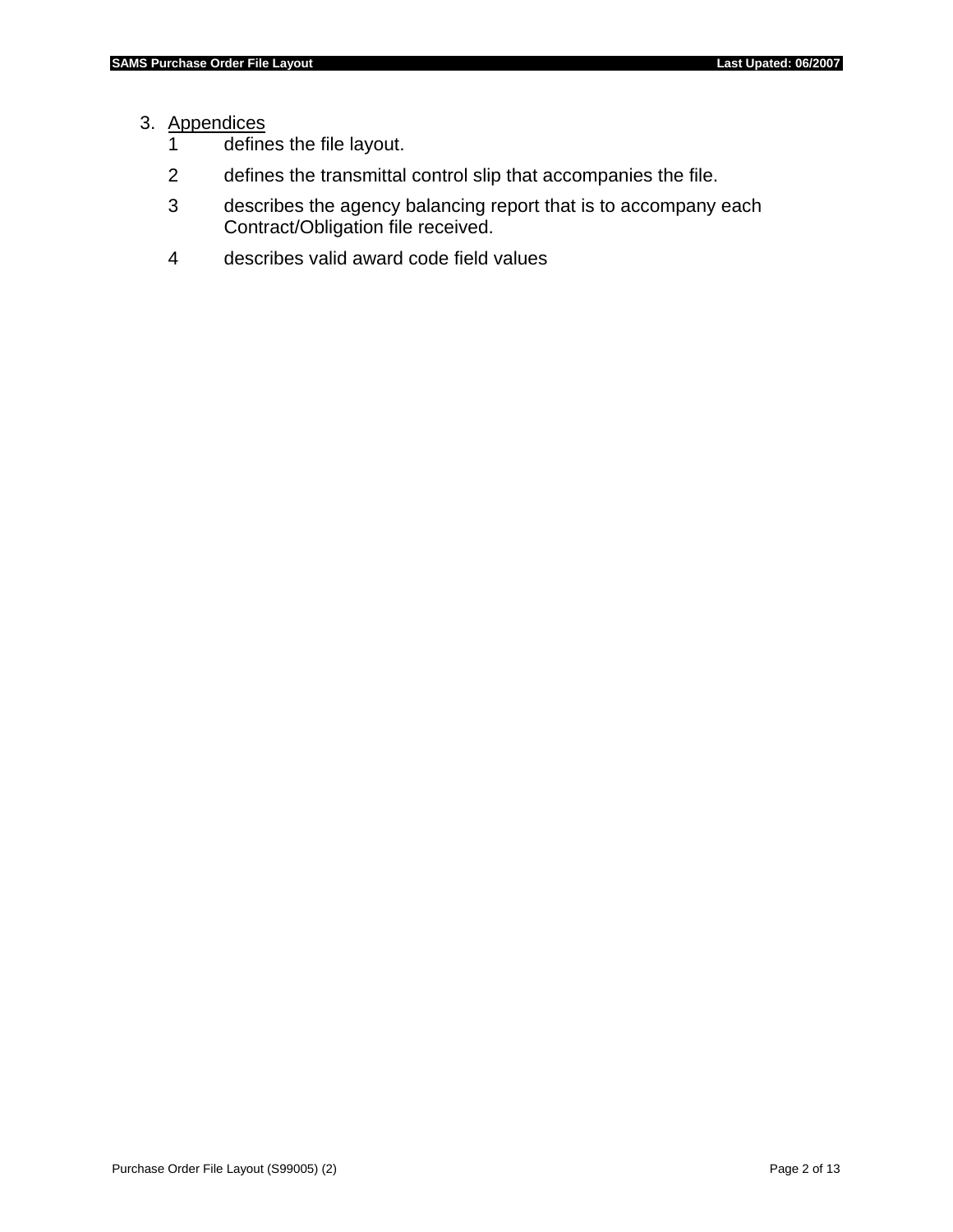| <b>Field Name</b>        | <b>Format</b> | <b>Comment</b>                                                                                                                                                                                                                  |
|--------------------------|---------------|---------------------------------------------------------------------------------------------------------------------------------------------------------------------------------------------------------------------------------|
| <b>RECORD IDENTIFIER</b> | X(1)          | Enter a H.                                                                                                                                                                                                                      |
| <b>TAPE IDENTIFIER</b>   | X(6)          | Enter a unique file identifier. This number will be<br>used for control purposes by the Comptroller and<br>must be different on each file received. This<br>identifier must also be present on the transmittal<br>control slip. |
| <b>FILLER</b>            | X(1)          | Enter a space.                                                                                                                                                                                                                  |
| <b>AGENCY CODE</b>       | X(3)          | Enter your agency identification code.                                                                                                                                                                                          |
| <b>AGENCY NAME</b>       | X(30)         | Enter the name of your agency.                                                                                                                                                                                                  |
| <b>FILE NAME</b>         | X(15)         | Enter PURCHASE ORDER.                                                                                                                                                                                                           |
| <b>CREATION DATE</b>     | 9(6)          | Enter the date the file was created in MMDDYY<br>format.                                                                                                                                                                        |
| <b>FILLER</b>            | X(808)        | Enter spaces.                                                                                                                                                                                                                   |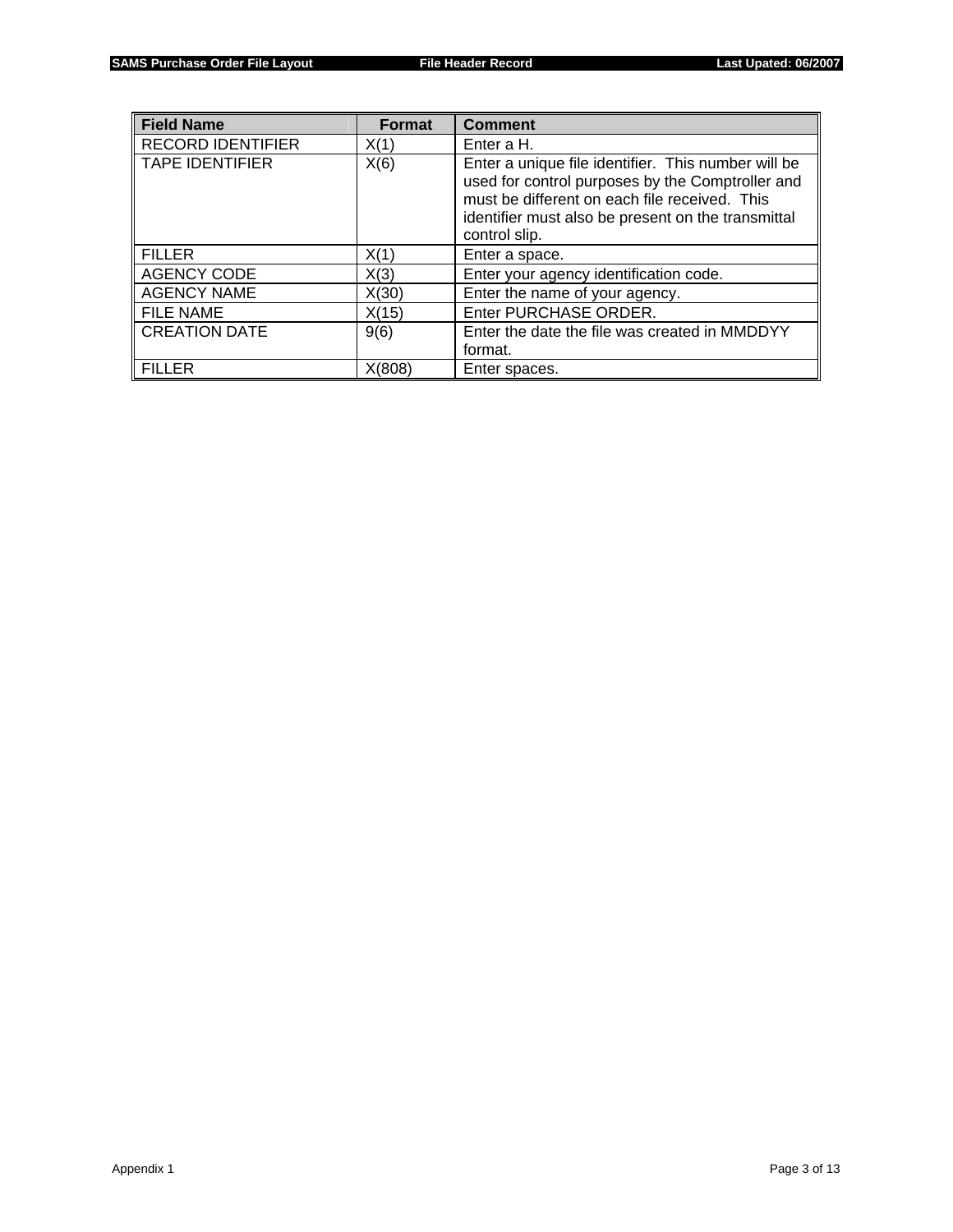Batch Record – NOTE: This record should only be used with prior approval from the Comptroller's Office. If you are not to use this record, set all fields to spaces. If you are approved to use this record, use the following instructions.

| <b>Field Name</b>   | <b>Format</b> | <b>Comment</b>                                                                                              |  |  |
|---------------------|---------------|-------------------------------------------------------------------------------------------------------------|--|--|
| PO-DOC-REC-TYPE     | X(1)          | Enter a B.                                                                                                  |  |  |
| <b>FILLER</b>       | X(1)          | Enter a space.                                                                                              |  |  |
| PO-DOC-BAT-TRANS-CD | X(4)          | Enter PO followed by two spaces.                                                                            |  |  |
| PO-DOC-BAT-AGENCY   | X(4)          | Enter your agency number followed by a space if<br>you entered a batch record. If you did not enter a       |  |  |
|                     |               | batch record, set to spaces.                                                                                |  |  |
| PO-DOC-BAT-NUMBER   | X(6)          | Enter your batch number from the corresponding                                                              |  |  |
|                     |               | batch record. If you did not enter a batch record,<br>set to spaces.                                        |  |  |
| PO-DOC-DOC-TRANS-CD | X(4)          | Enter PO followed by two spaces.                                                                            |  |  |
| PO-DOC-DOC-AGENCY   | X(3)          | Enter your agency number.                                                                                   |  |  |
| <b>FILLER</b>       | X(1)          | Enter a space.                                                                                              |  |  |
| PO-DOC-DOC-NUMBER   | X(11)         | The first byte should be the last character of the<br>fiscal year. So if the year is 98, then enter an 8 as |  |  |
|                     |               | the first byte. Bytes 2-11 should be populated                                                              |  |  |
|                     |               | with your contract/obligation number.                                                                       |  |  |
| <b>FILLER</b>       | X(1)          | Enter a space.                                                                                              |  |  |
| <b>FILLER</b>       | X(2)          | Set to spaces.                                                                                              |  |  |
| <b>NET</b>          | 9(12) V99     | Enter the total amount of all contract/obligation<br>transactions within this batch.                        |  |  |
| <b>BATCH-NUMBER</b> | X(6)          | Enter the number assigned to this batch of                                                                  |  |  |
|                     |               | transactions as defined by the Comptroller's                                                                |  |  |
|                     |               | Office.                                                                                                     |  |  |
| BATCH-MONTH         | X(2)          | Set to spaces.                                                                                              |  |  |
| <b>BATCH-DAY</b>    | X(2)          | Set to spaces.                                                                                              |  |  |
| <b>BATCH-YEAR</b>   | X(2)          | Set to spaces.                                                                                              |  |  |
| BATCH-CTL-COUNT     | X(4)          | Enter the count of contract/obligation transactions                                                         |  |  |
|                     |               | within this batch. Left justify the number.                                                                 |  |  |
| <b>FILLER</b>       | X(802)        | Set to spaces.                                                                                              |  |  |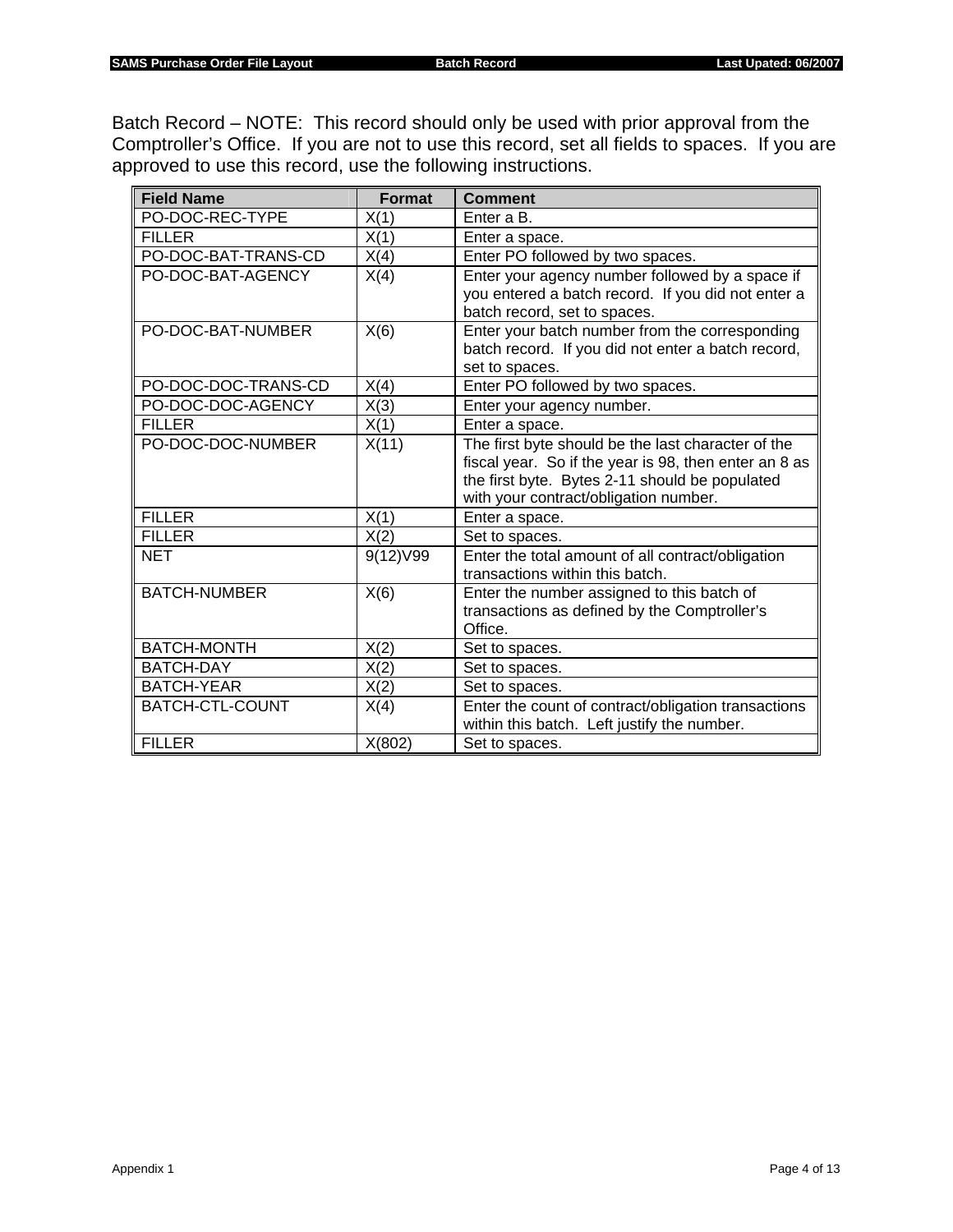| <b>Field Name</b>    | <b>Format</b> | <b>Comment</b>                                                                                                        |  |  |
|----------------------|---------------|-----------------------------------------------------------------------------------------------------------------------|--|--|
| PO-DOC-REC-TYPE      | X(1)          | Enter a D.                                                                                                            |  |  |
| <b>FILLER</b>        | X(1)          | Enter a space.                                                                                                        |  |  |
| PO-DOC-BAT-TRANS-CD  | X(4)          | Enter PO followed by two spaces.                                                                                      |  |  |
| PO-DOC-BAT-AGENCY    | X(4)          | Enter your agency number followed by a space if you                                                                   |  |  |
|                      |               | entered a batch record. If you did not enter a batch                                                                  |  |  |
|                      |               | record, set to spaces.                                                                                                |  |  |
| PO-DOC-BAT-NUMBER    | X(6)          | Enter your batch number from the corresponding batch                                                                  |  |  |
|                      |               | record. If you did not enter a batch record, set to spaces.                                                           |  |  |
| PO-DOC-DOC-TRANS-CD  | X(4)          | Enter PO followed by two spaces.                                                                                      |  |  |
| PO-DOC-DOC-AGENCY    | X(3)          | Enter your agency number.                                                                                             |  |  |
| <b>FILLER</b>        | X(1)          | Enter a space.                                                                                                        |  |  |
| PO-DOC-DOC-NUMBER    | X(11)         | The first byte should be the last character of the fiscal                                                             |  |  |
|                      |               | year. So if the year is 98, then enter an 8 as the first                                                              |  |  |
|                      |               | byte. Bytes 2-11 should be populated with your                                                                        |  |  |
|                      |               | contract/obligation number.                                                                                           |  |  |
| <b>FILLER</b>        | X(1)          | Enter a space.<br>PO                                                                                                  |  |  |
| TRANS-CODE           | X(2)          |                                                                                                                       |  |  |
| TRANS-NUMBER-AGENCY  | X(3)          | Enter your agency number.                                                                                             |  |  |
| TRANS-NUMBER-NUMBER  | X(11)         | The first byte should be the last character of the fiscal<br>year. So if the year is 98, then enter an 8 as the first |  |  |
|                      |               | byte. Bytes 2-11 should be populated with your                                                                        |  |  |
|                      |               | contract/obligation number.                                                                                           |  |  |
| RECORD-MONTH         | X(2)          | Set to spaces.                                                                                                        |  |  |
| RECORD-DAY           | X(2)          | Set to spaces.                                                                                                        |  |  |
| RECORD-YEAR          | X(2)          | Set to spaces.                                                                                                        |  |  |
| <b>FISC-MONTH</b>    | X(2)          | Set to spaces except for pre-files. Enter an accounting                                                               |  |  |
|                      |               | month of 01for pre-files.                                                                                             |  |  |
| <b>FISC-YEAR</b>     | X(2)          | Set to spaces except for pre-files. Enter an accounting                                                               |  |  |
|                      |               | year of the new fiscal year for pre-files.                                                                            |  |  |
| <b>BUDGET-FY</b>     | X(2)          | Fiscal Year of the Obligation.                                                                                        |  |  |
| DOCUMENT-ACTION      | X(1)          | E for Establishment                                                                                                   |  |  |
|                      |               | M for Modification                                                                                                    |  |  |
| TYPE-OF-ORDER        | X(1)          | Refer to the SAMS on-line table POTP for valid values.                                                                |  |  |
| DOCUMENT-DESCRIPTION | X(12)         | Set to spaces.                                                                                                        |  |  |
| VENDOR-CODE          | X(11)         | Enter your 9 digit vendor code and set positions 10 and                                                               |  |  |
|                      |               | 11 to spaces.                                                                                                         |  |  |
| DOCUMENT-TOTAL       | 9(12) V99     | Enter the document total.                                                                                             |  |  |
| <b>VENDOR-NAME</b>   | X(30)         | Enter the vendor name as specified in the SAMS Manual.                                                                |  |  |
| INTR-GOVT-IND        | X(1)          | Set to spaces.                                                                                                        |  |  |
| SELLER-FUND          | X(4)          | Set to spaces.                                                                                                        |  |  |
| SELLER-AGENCY        | X(3)          | Set to spaces.                                                                                                        |  |  |
| <b>FILLER</b>        | X(14)         | Set to spaces.                                                                                                        |  |  |
| VENDOR-NAME2         | X(30)         | Enter the vendor name line 2 as specified in the SAMS                                                                 |  |  |
|                      |               | Manual.                                                                                                               |  |  |
| VENDOR-ADD-LINE      | X(30)         | Enter the vendor address as specified in the SAMS                                                                     |  |  |
| <b>CITY</b>          | X(18)         | Manual.<br>Enter the vendor address as specified in the SAMS                                                          |  |  |
|                      |               | Manual.                                                                                                               |  |  |
| <b>STATE</b>         | X(2)          | Enter the vendor address as specified in the SAMS                                                                     |  |  |
|                      |               | Manual.                                                                                                               |  |  |
| ZIP-CODE             | X(10)         | Enter the vendor address as specified in the SAMS                                                                     |  |  |
|                      |               | Manual. Zip Code should be 5 digits followed by a dash                                                                |  |  |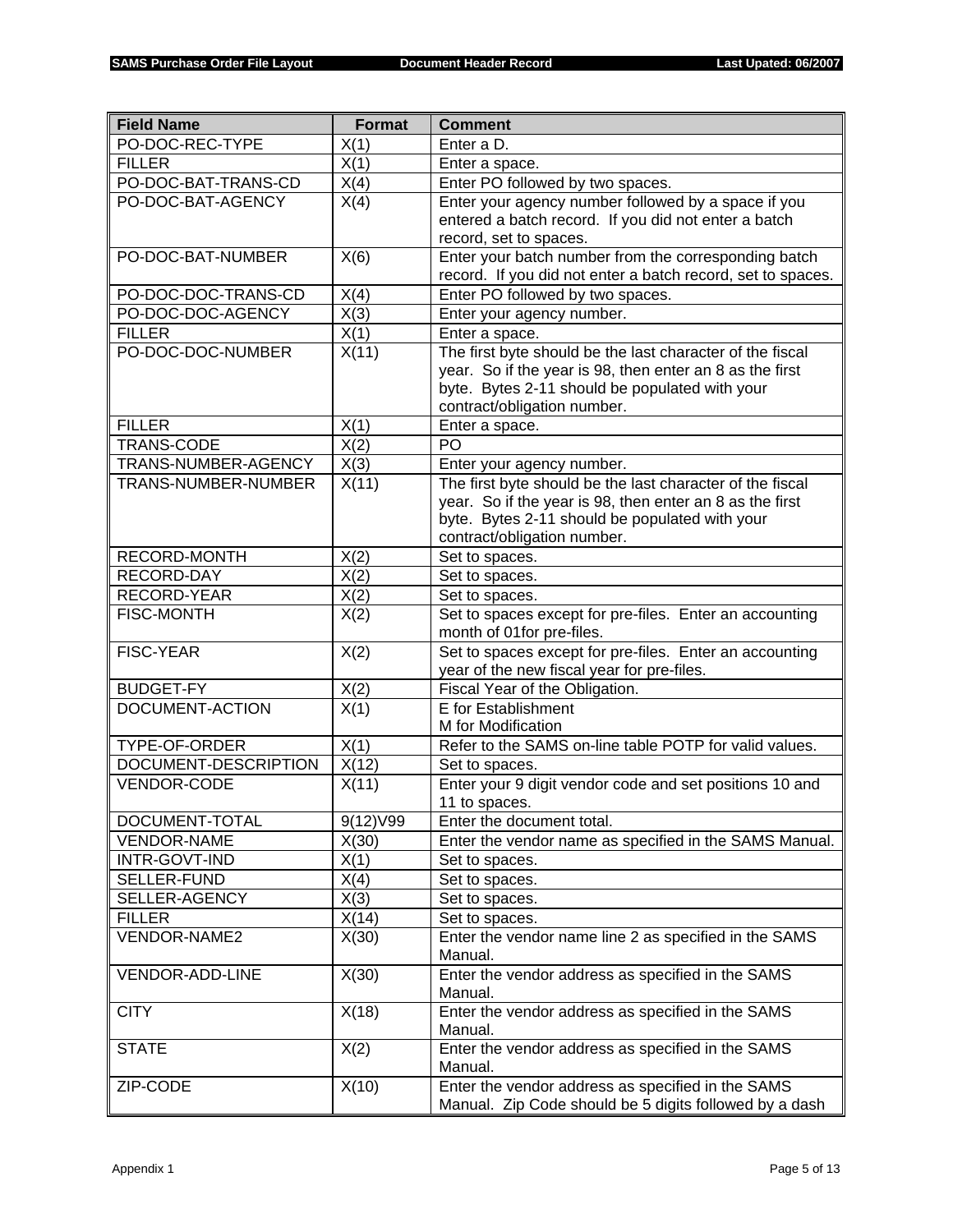| <b>Field Name</b><br><b>Format</b> |           | <b>Comment</b>                                              |
|------------------------------------|-----------|-------------------------------------------------------------|
|                                    |           | followed by four digits.                                    |
| LEGAL-STATUS                       | X(2)      | Reference the SAMS Manual for valid values.                 |
| CURR-FY-CONTR-FM-YY                | X(2)      | <b>Current Year Contract From Year</b>                      |
| CURR-FY-CONTR-FM-MM                | X(2)      | <b>Current Year Contract From Month</b>                     |
| CURR-FY-CONTR-FM-DD                | X(2)      | <b>Current Year Contract From Day</b>                       |
| CURR-FY-CONTR-TO-YY                | X(2)      | <b>Current Year Contract To Year</b>                        |
| CURR-FY-CONTR-TO-MM                | X(2)      | <b>Current Year Contract To Month</b>                       |
| CURR-FY-CONTR-TO-DD                | X(2)      | <b>Current Year Contract To Day</b>                         |
| MULT-YR-CONTR-FM-YY                | X(2)      | Multiple Year Contract From Year                            |
| MULT-YR-CONTR-FM-MM                | X(2)      | Multiple Year Contract From Month                           |
| MULT-YR-CONTR-FM-DD                | X(2)      | Multiple Year Contract From Day                             |
| MULT-YR-CONTR-TO-YY                | X(2)      | Multiple Year Contract To Year                              |
| MULT-YR-CONTR-TO-MM                | X(2)      | Multiple Year Contract To Month                             |
| MULT-YR-CONTR-TO-DD                | X(2)      | Multiple Year Contract To Day                               |
| ANNUAL-CONTR-AMT                   | 9(12) V99 | <b>Current Year Contract Amount</b>                         |
| MAX-CONTR-AMT                      | 9(12) V99 | Total amount payable for the duration of this contract.     |
| BFY-PLUS-1-AMOUNT                  | 9(12) V99 | Current Year + 1 Contract Amount                            |
| BFY-PLUS-2-AMOUNT                  | 9(12)V99  | Current Year + 2 Contract Amount                            |
| BFY-PLUS-3-AMOUNT                  | 9(12)V99  | Current Year + 3 Contract Amount                            |
| BFY-PLUS-4-AMOUNT                  | 9(12) V99 | Current Year + 4 Contract Amount                            |
| BFY-PLUS-5-AMOUNT                  | 9(12) V99 | Current Year + 5 Contract Amount                            |
| BFY-PLUS-6-AMOUNT                  | 9(12) V99 | Current Year + 6 Contract Amount                            |
| AWARD-CODE                         | X(1)      | Reference Appendix 4 for valid values.                      |
| <b>TRAVEL</b>                      | X(1)      | Y for Yes                                                   |
|                                    |           | N for No                                                    |
| TRAVEL-AMT                         | 9(12)V99  | If travel = $Y$ , enter the amount. If travel = $N$ , enter |
|                                    |           | spaces.                                                     |
| PAY-RATE                           | 9(12) V99 | Compensation Pay Rate                                       |
| PER-TIME                           | X(2)      | Unit of Time                                                |
| <b>CLASS-CODE</b>                  | X(2)      | Refer to the SAMS on-line table CLCD for valid values.      |
| FIXED-PRICE-FLAG                   | X(1)      | Y for Yes                                                   |
|                                    |           | N for No                                                    |
| ADVANCE-PAYMENT                    | X(1)      | Y for Yes                                                   |
|                                    |           | N for No                                                    |
| <b>FILLER</b>                      | X(451)    | Set to spaces.                                              |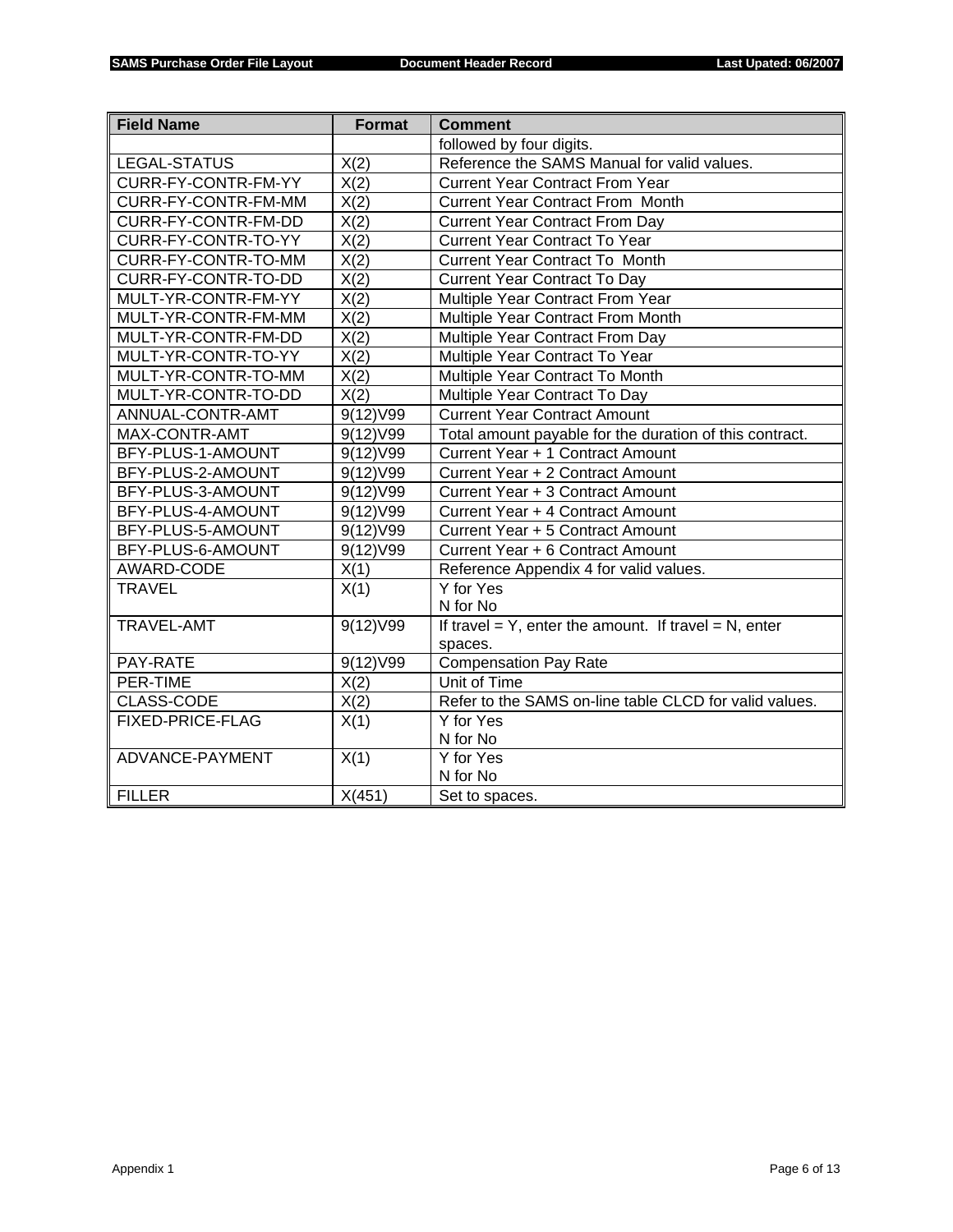| <b>Field Name</b>    | <b>Format</b> | <b>Comment</b>                                                               |
|----------------------|---------------|------------------------------------------------------------------------------|
| PO-DOC-REC-TYPE      | X(1)          | Enter a L.                                                                   |
| <b>FILLER</b>        | X(1)          | Enter a space.                                                               |
| PO-DOC-BAT-TRANS-CD  | X(4)          | Enter PO followed by two spaces.                                             |
| PO-DOC-BAT-AGENCY    | X(4)          | Enter your agency number followed by a space if                              |
|                      |               | you entered a batch record. If you did not enter a                           |
|                      |               | batch record, set to spaces.                                                 |
| PO-DOC-BAT-NUMBER    | X(6)          | Enter your batch number from the corresponding                               |
|                      |               | batch record. If you did not enter a batch record,                           |
|                      |               | set to spaces.                                                               |
| PO-DOC-DOC-TRANS-CD  | X(4)          | Enter PO followed by two spaces.                                             |
| PO-DOC-DOC-AGENCY    | X(3)          | Enter your agency number.                                                    |
| <b>FILLER</b>        | X(1)          | Enter a space.                                                               |
| PO-DOC-DOC-NUMBER    | X(11)         | The first byte should be the last character of the                           |
|                      |               | fiscal year. So if the year is 98, then enter an 8 as                        |
|                      |               | the first byte. Bytes 2-11 should be populated                               |
|                      |               | with your contract/obligation number.                                        |
| <b>FILLER</b>        | X(1)          | Enter a space.                                                               |
| LINE-NO              | X(2)          | Enter 01 through 99 to identify record line.                                 |
| REF-TRANS-NUMBER-AGY | X(3)          | Set to spaces.                                                               |
| REF-TRANS-NUMBER-NUM | X(11)         | Set to spaces.                                                               |
| <b>FUND</b>          | X(4)          | Enter the CUSAS fund number with a leading                                   |
| <b>AGENCY</b>        |               | zero.                                                                        |
| <b>XORGANIZATION</b> | X(3)          | Enter your agency code.<br>Enter the two digit CUSAS organization code       |
|                      | X(4)          | followed by two spaces.                                                      |
| SUB-ORG              | X(2)          | Set to spaces.                                                               |
| <b>ACTIVITY</b>      | X(4)          | Set to spaces.                                                               |
| <b>OBJECT</b>        | X(4)          | Set to '9999'.                                                               |
| SUB-OBJECT           | X(2)          | Set to spaces.                                                               |
| <b>JOB-NUMBER</b>    | X(8)          | Set to spaces.                                                               |
| REPORTING-CATEGORY   | X(4)          | Set to spaces.                                                               |
| PUB-DATE-MONTH       | X(2)          | Procurement Bulletin date of                                                 |
|                      |               | publication/transaction date Month. (MM) Valid on                            |
|                      |               | line "01" only.                                                              |
| PUB-DATE-DAY         | X(2)          | Procurement Bulletin date of                                                 |
|                      |               | publication/transaction date Day. (DD) Valid on                              |
|                      |               | line "01" only.                                                              |
| PUB-DATE-YEAR        | X(4)          | Procurement Bulletin date of                                                 |
|                      |               | publication/transaction date Year. (CCYY) Valid                              |
|                      |               | on line "01" only.                                                           |
| <b>REF-NUMBER</b>    | X(8)          | Procurement Bulletin reference/solicitation                                  |
|                      |               | number. Valid on line "01" only. Left justify.                               |
| SUBCONTRACTOR-UTIL   | X(1)          | Subcontractor Indicator. (Y/N) Valid on line "01"                            |
|                      |               | only.                                                                        |
| SUBCONTRACTOR-DISCL  | X(1)          | Subcontractor Disclosed per 30 ILCS 500/35-40.                               |
| <b>FILLER</b>        | X(11)         | (Y/N) Valid on line "01" only.<br>Comptroller Authorization Required. Set to |
|                      |               |                                                                              |
| <b>FILLER</b>        | X(1)          | spaces.<br>Comptroller Authorization Required. Set to                        |
|                      |               | spaces.                                                                      |
| <b>LINE-UNITS</b>    | X(7)          | Set to spaces.                                                               |
| LINE-AMOUNT          | 9(12) V99     | Enter the amount for this line.                                              |
|                      |               |                                                                              |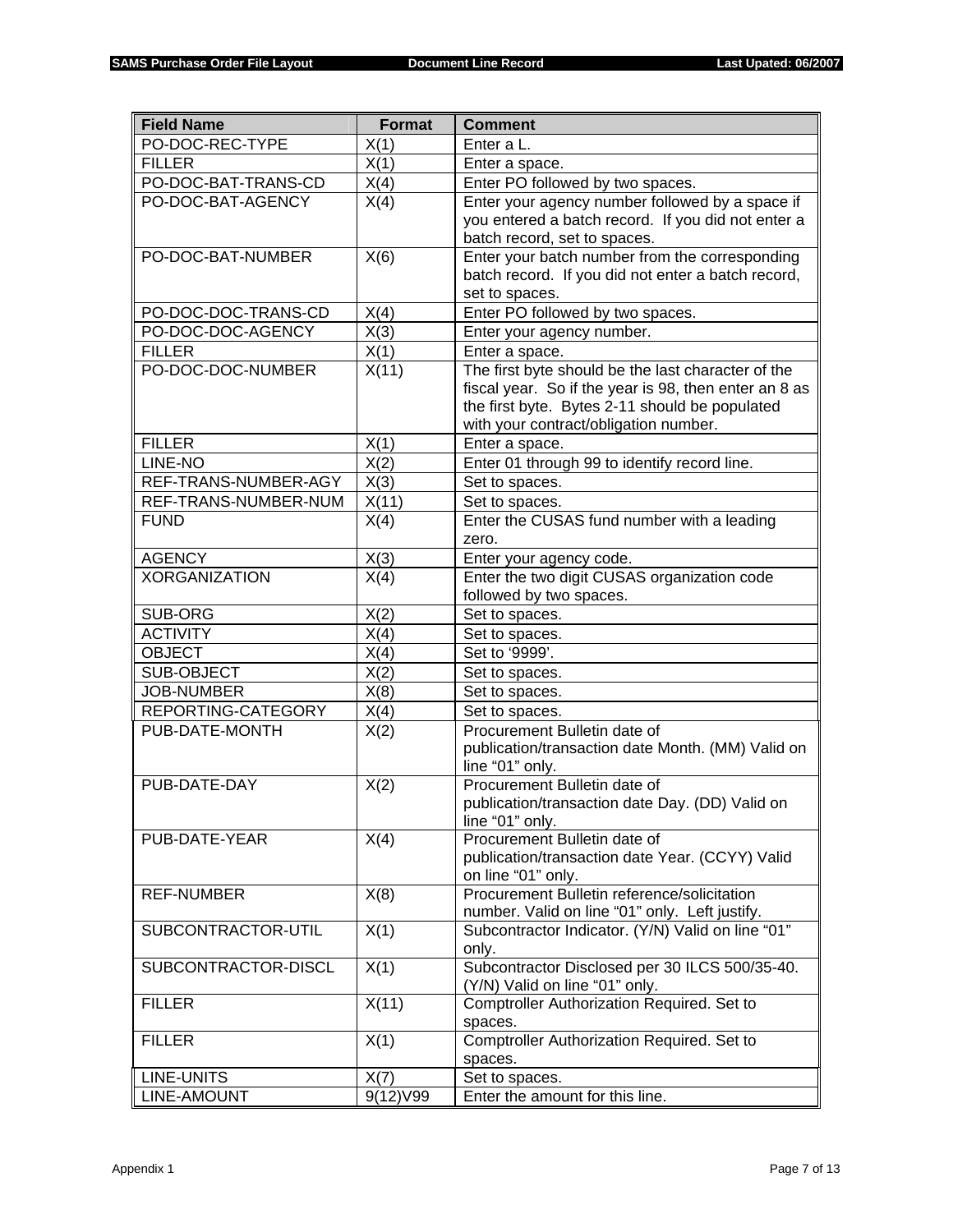| <b>Field Name</b>  | <b>Format</b> | <b>Comment</b>                                                                                              |
|--------------------|---------------|-------------------------------------------------------------------------------------------------------------|
| <b>LINE-ACTION</b> | X(1)          | Enter an I to increase or establish an amount and                                                           |
|                    |               | enter a D to decrease an amount.                                                                            |
| APPR-UNIT          | X(9)          | This is the CUSAS major object, the sequence<br>code and the type code. The 9 <sup>th</sup> position should |
|                    |               | be set to a space.                                                                                          |
| <b>XFUNCTION</b>   | X(4)          | Set to spaces.                                                                                              |
| l TEXT-FLAG        | X(1)          | Set to a 'Y' and enter your contract description in                                                         |
|                    |               | the text records.                                                                                           |
| <b>FILLER</b>      | X(717)        | Set to spaces.                                                                                              |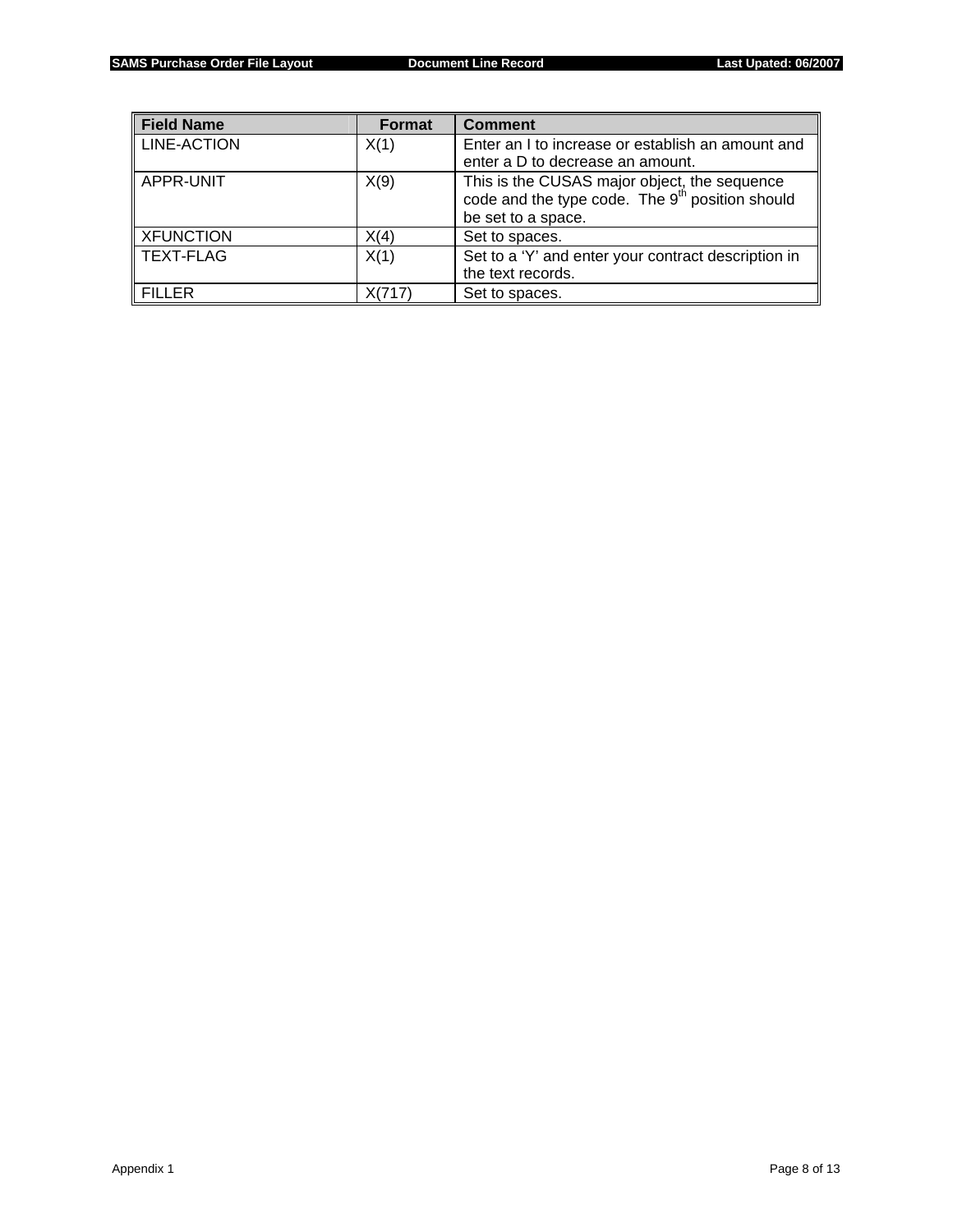Document Text Record – NOTE: You may have four text records for each Document Header Record.

| <b>Field Name</b>      | <b>Format</b> | <b>Comment</b>                                        |
|------------------------|---------------|-------------------------------------------------------|
| PO-DOC-REC-TYPE        | X(1)          | Enter a X.                                            |
| <b>FILLER</b>          | X(1)          | Enter a space.                                        |
| PO-DOC-BAT-TRANS-CD    | X(4)          | Enter PO followed by two spaces.                      |
| PO-DOC-BAT-AGENCY      | X(4)          | Enter your agency number followed by a space if       |
|                        |               | you entered a batch record. If you did not enter a    |
|                        |               | batch record, set to spaces.                          |
| PO-DOC-BAT-NUMBER      | X(6)          | Enter your batch number from the corresponding        |
|                        |               | batch record. If you did not enter a batch record,    |
|                        |               | set to spaces.                                        |
| PO-DOC-DOC-TRANS-CD    | X(4)          | Enter PO followed by two spaces.                      |
| PO-DOC-DOC-AGENCY      | X(3)          | Enter your agency number.                             |
| <b>FILLER</b>          | X(1)          | Enter a space.                                        |
| PO-DOC-DOC-NUMBER      | X(11)         | The first byte should be the last character of the    |
|                        |               | fiscal year. So if the year is 98, then enter an 8 as |
|                        |               | the first byte. Bytes 2-11 should be populated        |
|                        |               | with your contract/obligation number.                 |
| <b>FILLER</b>          | X(1)          | Enter a space.                                        |
| <b>VENDOR-CODE</b>     | X(10)         | Enter your 9 digit vendor code and set position 10    |
|                        |               | to spaces.                                            |
| TRANS-CODE             | X(2)          | Enter PO.                                             |
| PO-AGENCY              | X(3)          | Enter your agency number.                             |
| <b>PO-TRANS-NUMBER</b> | X(11)         | The first byte should be the last character of the    |
|                        |               | fiscal year. So if the year is 98, then enter an 8 as |
|                        |               | the first byte. Bytes 2-11 should be populated        |
|                        |               | with your contract/obligation number.                 |
| <b>PO-LINE-NUMBER</b>  | X(2)          | Enter spaces.                                         |
| PO-TEXT-LINE-NUMBER    | X(3)          | Sequentially number your four lines of description    |
|                        |               | beginning with 001.                                   |
| PO-TEXT-LINE           | X(70)         | Describe your contract/obligation.                    |
| <b>FILLER</b>          | X(733)        | Set to spaces.                                        |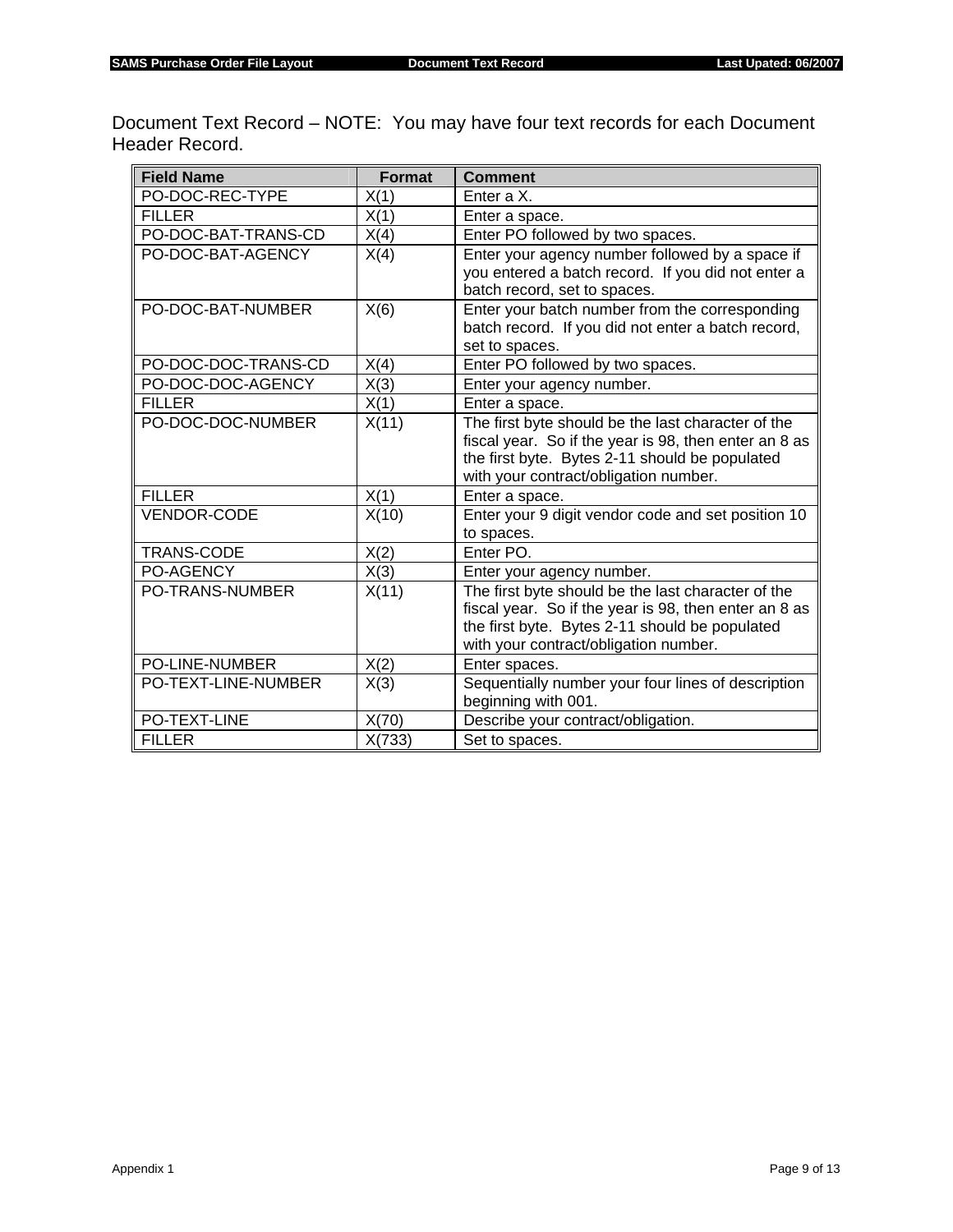| <b>Field Name</b>        | Format   | <b>Comment</b>                                                               |
|--------------------------|----------|------------------------------------------------------------------------------|
| <b>RECORD IDENTIFIER</b> | X(1)     | Enter a T.                                                                   |
| <b>FILLER</b>            | 9(4)     | Enter spaces.                                                                |
| TRANSACTION AMT TOTAL    | 9(12)V99 | Total obligated amount of all contract/obligation<br>documents on this file. |
| TRANSACTION COUNT        | 9(12)    | The count of records on this file.                                           |
| <b>FILLER</b>            | X(839)   | Enter spaces.                                                                |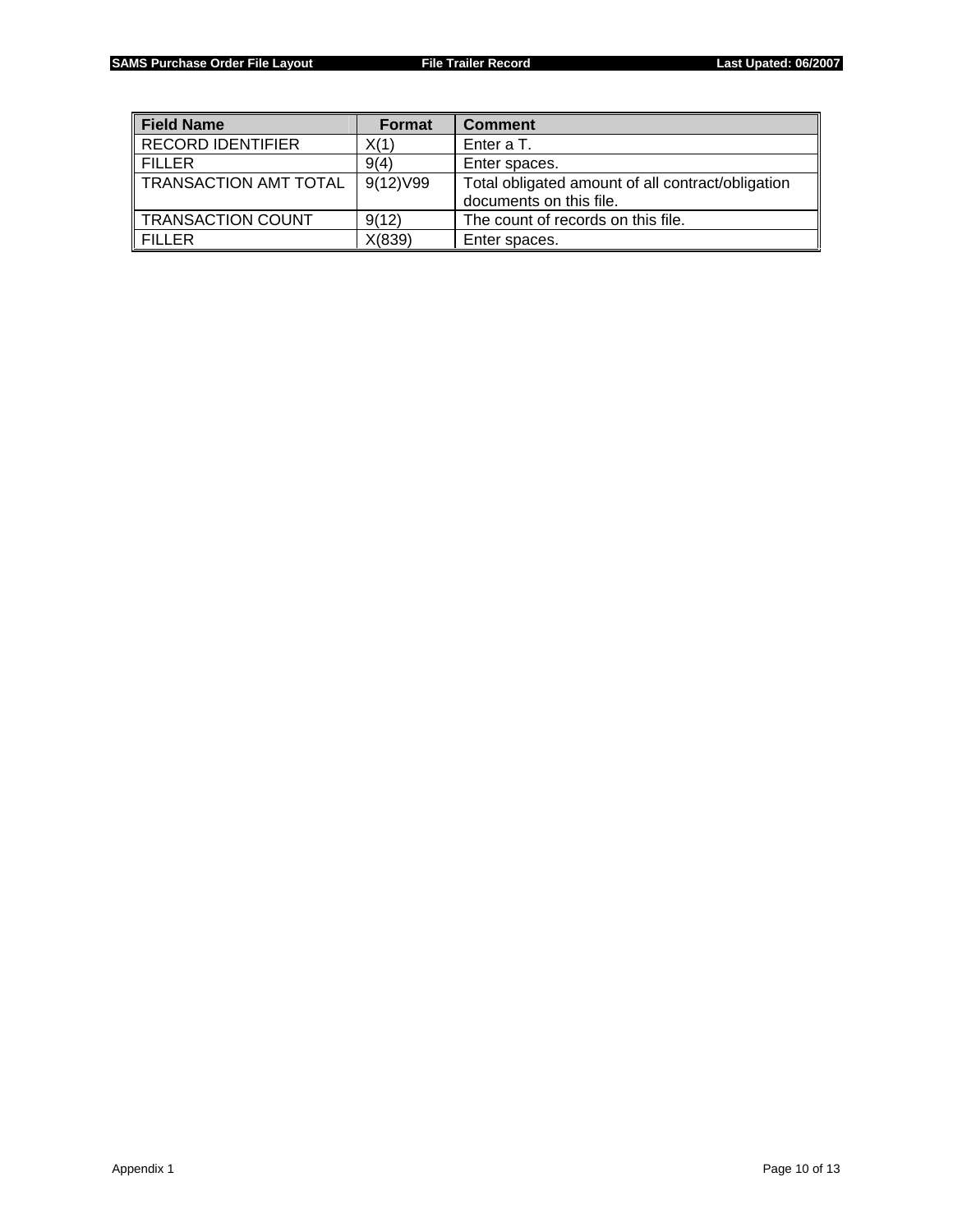### Purpose

The Magnetic Tape Transmittal Control Slip (SCO-059 Attached) is used by State agencies in transmitting contract/obligation tapes and the accompanying hardcopy documents to the Comptroller.

### Timing Requirements

The Magnetic Tape Transmittal Control Slip should be submitted with each contract/obligation tape.

#### **Distribution**

The Comptroller requires two copies of the form and they should accompany the contract/obligation tape along with a copy of the Agency Balance Report. The Comptroller will return one copy to the transmitting agency as verification of receipt of the magnetic tape.

## **Contents**

The basic contents are the transmitting agency, reel number, tape identifier, description of tape contents, number of hardcopy documents and control totals.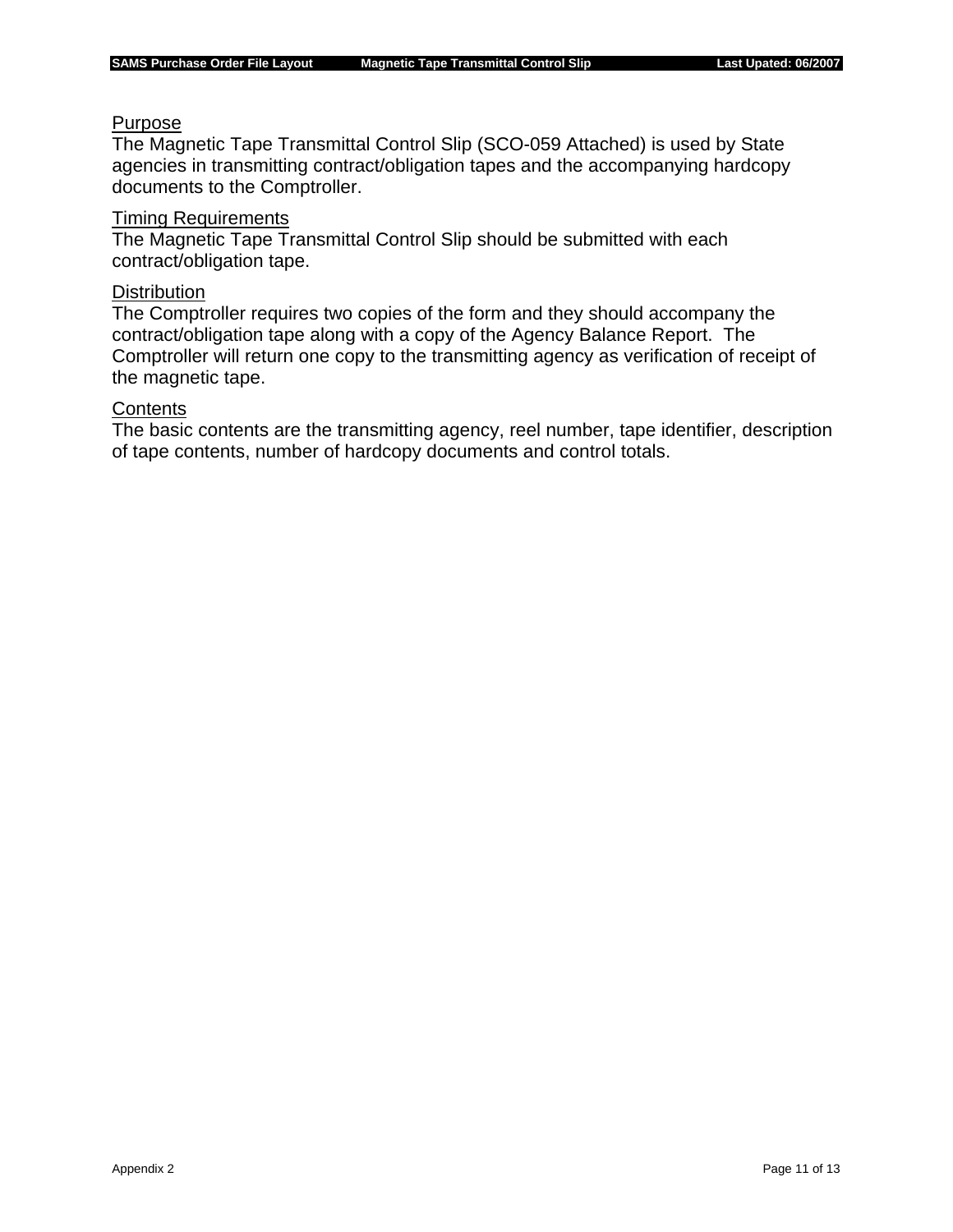A computer generated balance report in suitable format should accompany each contract/obligation tape sent to the Comptroller.

This report should show the contents of the File Header Record and the File Trailer Record in a labeled, clearly defined format.

By not specifying a particular format, it is hoped that each transmitting agency will be able to adapt one of its internal reports so that one report may satisfy the needs of both the Comptroller and the agency.